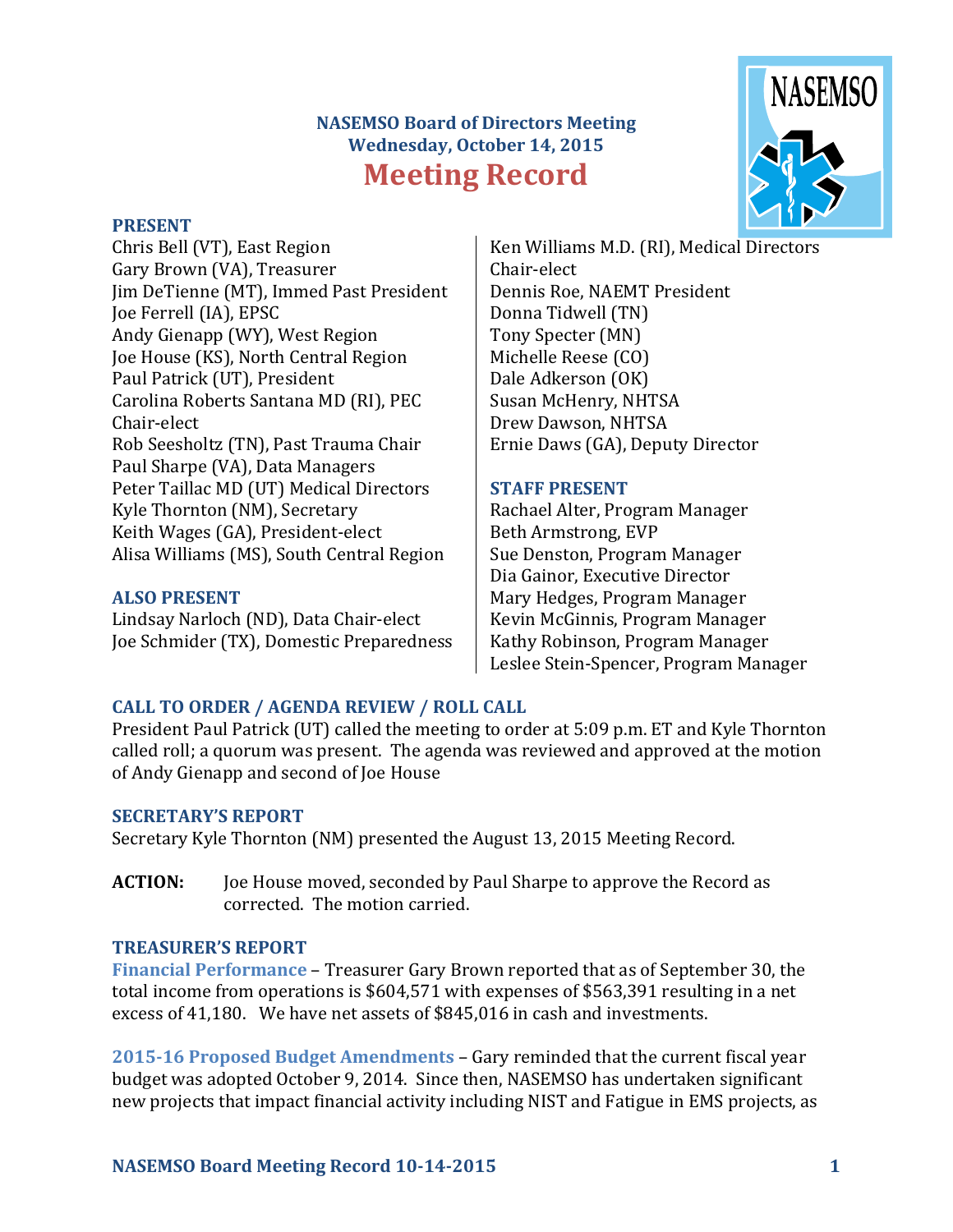well as extensions of the periods of performance for CAP-6 and EBG. The net result is projected to be a 12-months excess of \$ 154,094. See Attachment 1 for complete updates.

ACTION: Keith Wages moved, seconded by Andy Gienapp to present these amendments to the membership. The vote was unanimous and the motion carried.

**2016-17 Draft Budget** – Gary explained that this projects a current deficit budget of (\$82,096). This swing reflects conservative projections for exhibitor/sponsor receipts, and expenses previously covered under our CAP-1 award from NHTSA. While the proposed budget is a deficit the Association realizes a net excess over the two-year period.

ACTION: Alisa Williams moved, seconded by Kyle Thornton to present this budget to the membership for adoption. The vote was unanimous and the motion carried.

## **PRESIDENT'S REPORT**

Paul Patrick expressed his sincere thanks and gratitude to the Board for their effort and work on behalf of NASEMSO. He acknowledged Keith Wages' work to staff all activities with NASEMSO representatives, and Alisa Williams' work to help regions with their activities.

#### **SPECIAL GUEST BRIEFING**

Colmon Eldridge of the Council of State Governments Center for Interstate Compacts addressed the NASEMSO Board. He expressed optimism for NASEMSO's REPLICA. He spoke about what happens once REPLICA is adopted by a threshold number of states. Eldridge will staff the inaugural meeting of the Interstate Medical Licensure Commission later this week.

## **EXECUTIVE DIRECTOR'S REPORT**

Dia Gainor briefed the Board on current projects:

## **New Projects**

- **Fatigue in EMS** NASEMSO received this award September 30 for two-years in partnership with Carolinas Health Services.
- **Ambulance Safety Online Compendium** NIST awarded NASEMSO a \$50,000 grant to summarize the various ambulance design and ambulance testing resources that have been released in recent past and package the information in an electronic interactive format.
- **Potential Projects** Dia shared that staff has been working on various funding applications.
	- $\circ$  An EMS health IT project that may be awarded by ONCHIT to define the electronic equivalent of the "short form" that EMS personnel might leave on paper at an ED and conversely the data that a hospital (presumably ED) would provide back to the EMS agency.
	- o A cooperative agreement specific to state EMS office and tribal EMS relationships and promising practices.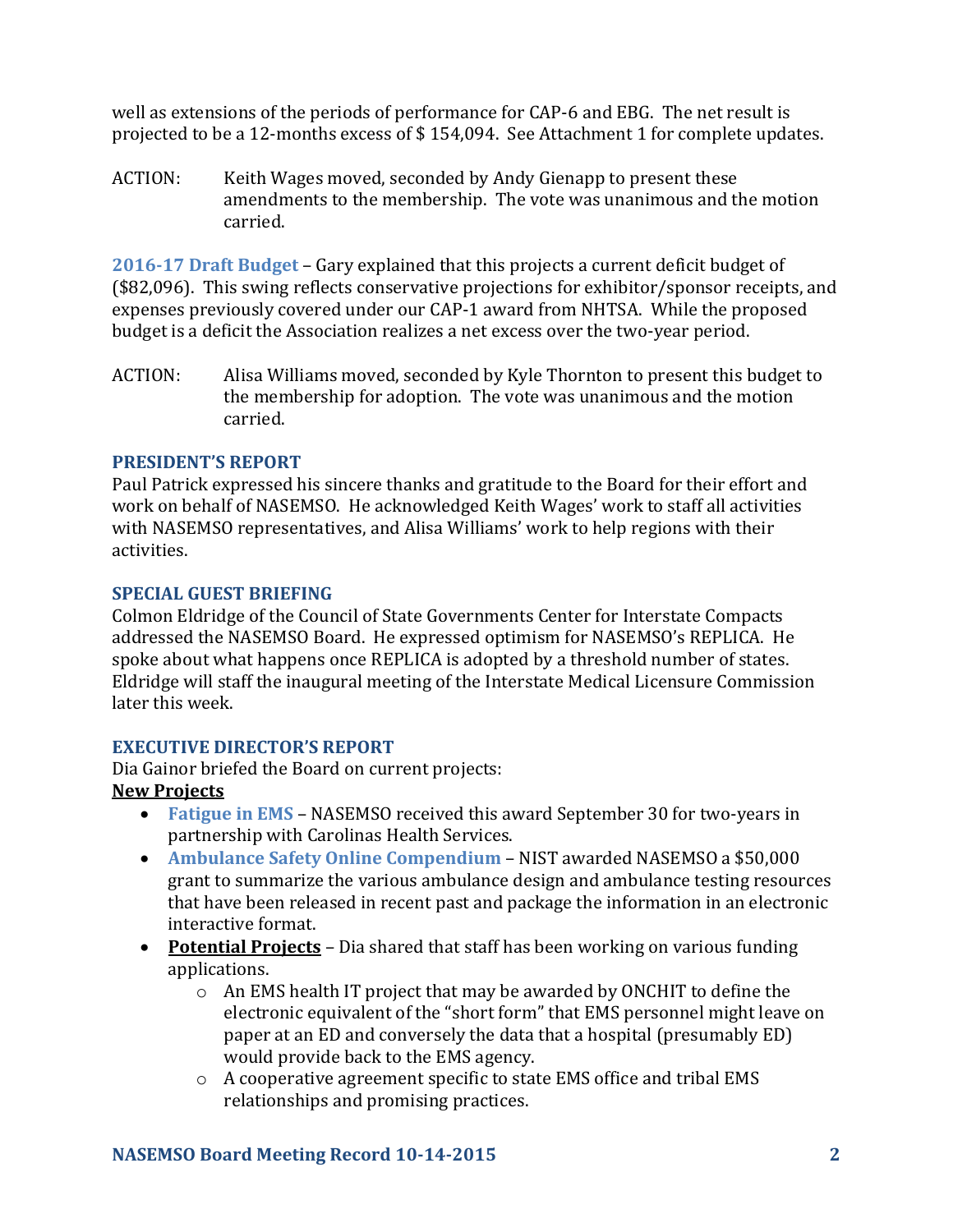- o Transport of highly infectious patients a proposal was submitted to ASTHO last month.
- o EMSC for Children Innovation & Improvement Center NASEMSO awaits the RFP announcement.
- o REPLICA NASEMSO will approach NREMT for support of operation of the Compact.
- **CAP 1** this funding supports NASEMSO's core activities. The Executive Committee met September 10-11 to begin planning for potential scope of work for the next arrangement. They focused on capabilities and functions unique to the Association with in-house expertise and demonstrating national leadership. Proposed tasks include technical assistance to state EMS offices, NASEMSO infrastructure support needs and EMS Compass sustainability.
- **CAP 5**  deliverables largely have been completed.
- **CAP 6**  deliverables largely have been completed.
- **CAP 7**  EMS Compass Town Hall meeting will occur tomorrow and will include a general project update.
- **CAP X** draft documents to implement evidence-based guidelines has been circulated. WY, AZ and TN have rolled out training.

## **ACTION ITEMS**

- **Annual Management Recommendations and Disclosures** Beth Armstrong explained that Association and Society Management International is one of 75 accredited firms under an ANSI standard specific to association management companies. It requires ASMI to make a series of recommendations and disclosures annually. These are as follows:
	- o **Annual Performance Evaluation**  according to the contracted scope of work. NASEMSO does this each year in conjunction with their Board Retreat.
	- o The **management agreement was renewed** in May for another five-year period. The scope of work is for full-service not-for-profit and association management covering administrative, provision of personnel and headquarters, meetings management, communications, membership, financial and projects management.
	- o ASMI recommends that NASEMSO have an **annual work plan** NASEMSO accomplishes this at the Board Retreat.
	- o **Disclosure of all income** for the preceding fiscal year from hotel and other commissioners, finder's fees and any other sources – ASMI earned \$17,198 from various hotels that hosted NASEMSO meetings during the past year – these commissions are paid from major hotel chain budgets for firms with an ITAN (International Travel Agency Network) accredited number. These fees do not impact client room rates or other negotiated arrangements.
	- o ASMI recommends an **annual independent review or audit** of all financial transactions and records by a qualified third party – NASEMSO's records are subject to an OMB A-133 audit that is undertaken each year and filed with the U.S. Federal Audit Clearinghouse. Field work is being completed this month by Sarfino & Rhoads for the 2014-15 fiscal year.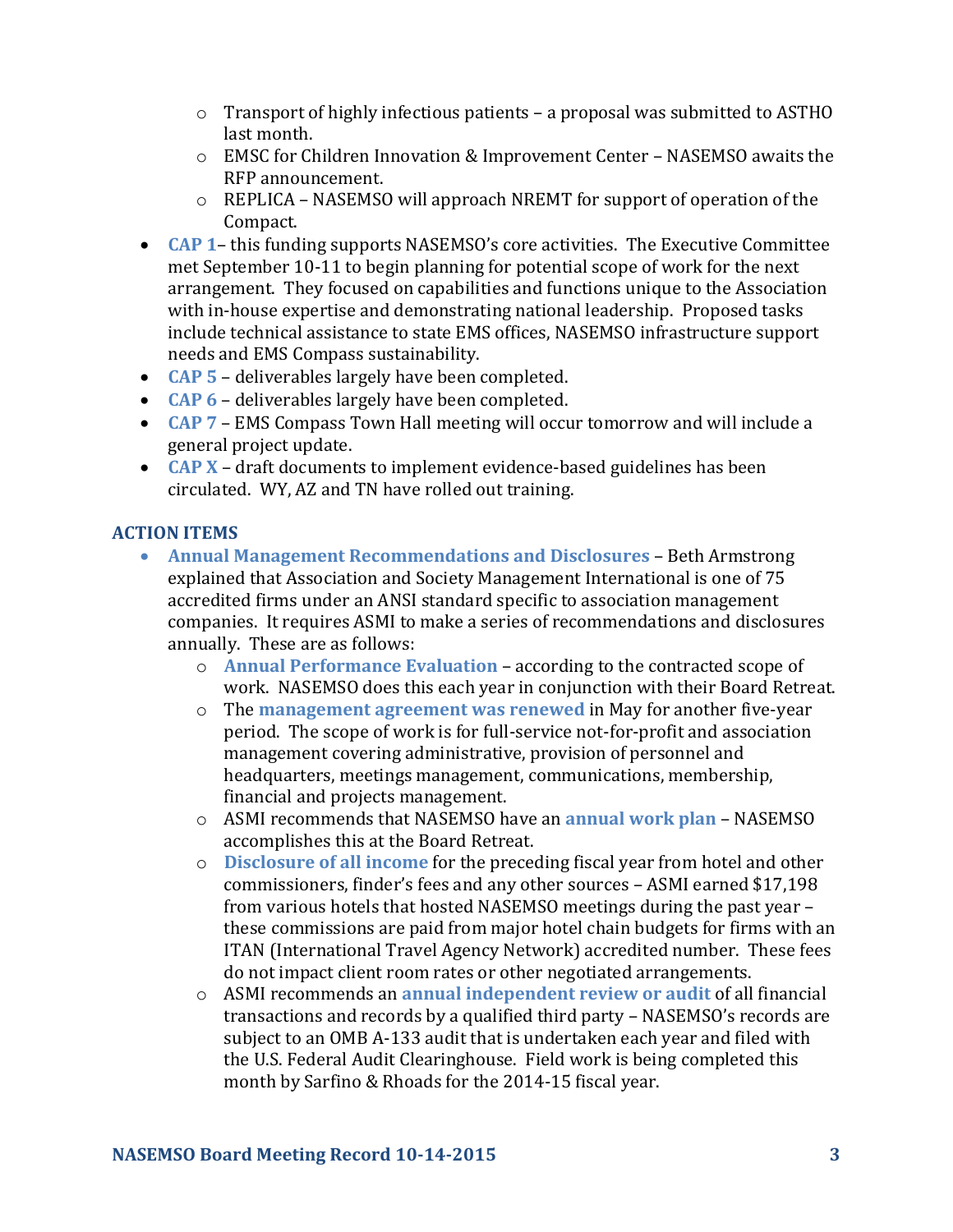- o ASMI recommends **NASEMSO maintain General Liability and Association Professional Liability Insurance** Policies – NASEMSO does this.
- o Separately, each year each board member will receive a copy of the **NASEMSO IRS 990 report** for review prior to submission to the IRS.
- ACTION: Keith Wages moved, seconded by Joe House to accept the recommendations and disclosures. The vote was unanimous and the motion carried.
	- **Vision Statement on Mobile Integrated Healthcare (MIH) and Community Paramedicine (CP)** – Jim DeTienne presented the document.
- ACTION: Jim DeTienne moved, seconded by Alisa Williams to endorse the vision statement. The vote was unanimous and the motion carried.
	- **Defining the Role of EMS in our Nation's Health Care Transformation: The New EMS Value Proposition –** Jim shared that Kevin McGinnis compiled input from five national EMS organizations.
- ACTION: Gary Brown moved, seconded by Andy Gienapp to adopt the document. The motion passed with two abstentions (Ferrell and Sharpe).
	- **Response to National Association of Athletic Trainers on Appropriate Care of the Spine Injured Athlete** – Peter Taillac presented a statement to be sent to NAAT expressing general support but objecting to use of rigid immobilization devices and to the blanket use of rigid cervical immobilization devices.
- ACTION: Peter Taillac moved, seconded by Paul Sharpe to approve the statement. The motion carried by unanimous vote.
	- **NASEMSO Future Meeting Planning** Paul Patrick shared that the Executive Committee proposes three locations be selected from among six options, for two meetings per location. The membership will be asked to pick the three. Suggested options include San Antonio, Grand Rapids, Savannah, Orlando, Reno, Long Beach.
- ACTION: Gary Brown moved, seconded by Keith Wages to implement this approach. The motion carried by a vote of 10-4 (Bell, Gienapp, House, Sharpe opposed).

## **ADJOURNMENT**

There being no further business, the meeting concluded at 7:00 pm ET.

*Meeting Record respectfully submitted by NASEMSO Executive Vice President Beth Armstrong and Secretary Kyle Thornton (NM).*

Attachment 1: NASEMSO Financial Performance Report / Budget

NASEMSO Shared Drive:\Board of Directors\Meeting Records Monthly Board Calls\2015 Meeting Records\NASEMSO Board Minutes 10-15-2015.doc

## **NASEMSO Board Meeting Record 10-14-2015 4**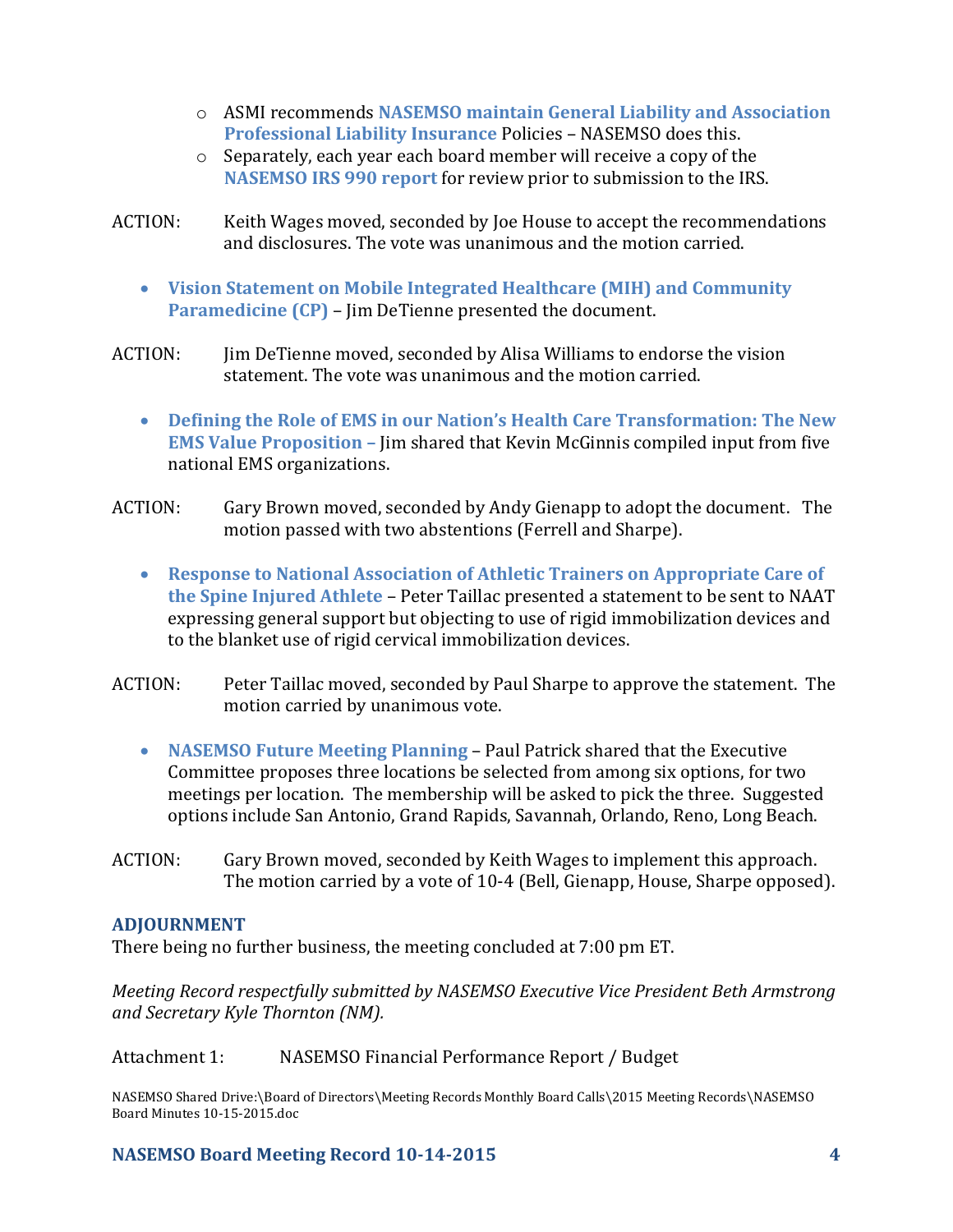## **Attachment 1: NASEMSO Financial Performance and Budgets @09-30-2015**

|                                                                  | 2015-16<br><b>BUDGET</b> | 2016-17<br><b>BUDGET</b> | 2015-16<br><u>ACTUALS</u> | 2015-16<br><b>BUDGET</b> |
|------------------------------------------------------------------|--------------------------|--------------------------|---------------------------|--------------------------|
| <b>INCOME FROM OPERATIONS</b>                                    | proposed<br>amendments   | draft @<br>09-11-2015    | 30-Sep-15                 | adopted<br>10-09-2014    |
| Dues - Associate Member (\$250)                                  | 6,000                    | 7,500                    | 2,500                     | 6,000                    |
| Dues - Corporate Member<br>(\$2,000)<br>Dues - State Ofc Package | 18,000                   | 18,000                   | 6,000                     | 18,000                   |
| $($1,500+250)$                                                   | 78,750                   | 70,500                   | 42,625                    | 78,750                   |
| <b>MD Council RegFees</b>                                        | 0                        | 1,350                    |                           |                          |
| <b>Fall Meeting</b>                                              | 90,000                   | 100,000                  | 65,145                    | 90,000                   |
| <b>Exhibit</b>                                                   | 50,000                   | 35,000                   | 24,250                    | 50,000                   |
| <b>Mtg Sponsorships</b>                                          | 15,000                   | 12,500                   | 6,667                     | 15,000                   |
| <b>Spring Meeting</b>                                            | 25,000                   | 25,000                   | 240                       | 25,000                   |
| Labels/Monograph/Other<br><b>Federal Contracts/Projects</b>      | 500                      | 500                      |                           | 500                      |
| <b>Receipts</b>                                                  | 2,306,686                | 1,115,444                | 457,144                   | 1,063,374                |
| <b>State Travel Funds</b>                                        | 0                        |                          |                           |                          |
| <b>Total Income from Operations</b>                              | 2,589,936                | 1,385,794                | 604,571                   | 1,346,624                |
| <b>OTHER INCOME</b>                                              |                          |                          |                           |                          |
| Interest/Dividend<br>Realized Gain/Loss on                       | 15,000                   | 17,500                   | 3,059                     | 15,000                   |
| Investments                                                      | 0                        |                          |                           |                          |
| <b>Unrealized Gain/Loss</b>                                      | $\overline{0}$           |                          | (38, 407)                 |                          |
| <b>Total Other Income</b>                                        | 15,000                   | 17,500                   | (35, 348)                 | 15,000                   |
| <b>TOTAL INCOME</b>                                              | 2,604,936                | 1,403,294                | 569,223                   | 1,361,624                |
| <b>ADMIN / OPS EXPENSES</b>                                      |                          |                          |                           |                          |
| <b>Management Fee</b>                                            | 250,395                  | 262,915                  | 62,599                    | 250,395                  |
| Management Incentive                                             | 20,000                   | 15,000                   | 25,934                    | 20,000                   |
| Insurance                                                        | 500                      | 500                      |                           | 500                      |
| <b>Accounting Fee</b>                                            | 2,000                    | 2,000                    | 430                       | 2,000                    |
| <b>Investment Fees</b>                                           | 7,500                    | 5,700                    | 2,428                     | 7,500                    |
| <b>Office Supplies</b>                                           | 1,000                    | 1,000                    | 82                        | 1,000                    |
| Telephone/fax                                                    | 3,000                    | 2,000                    | 387                       | 3,000                    |
| Postage                                                          | 500                      | 500                      | 263                       | 500                      |

**NASEMSO Board Meeting Record 10-14-2015 5**